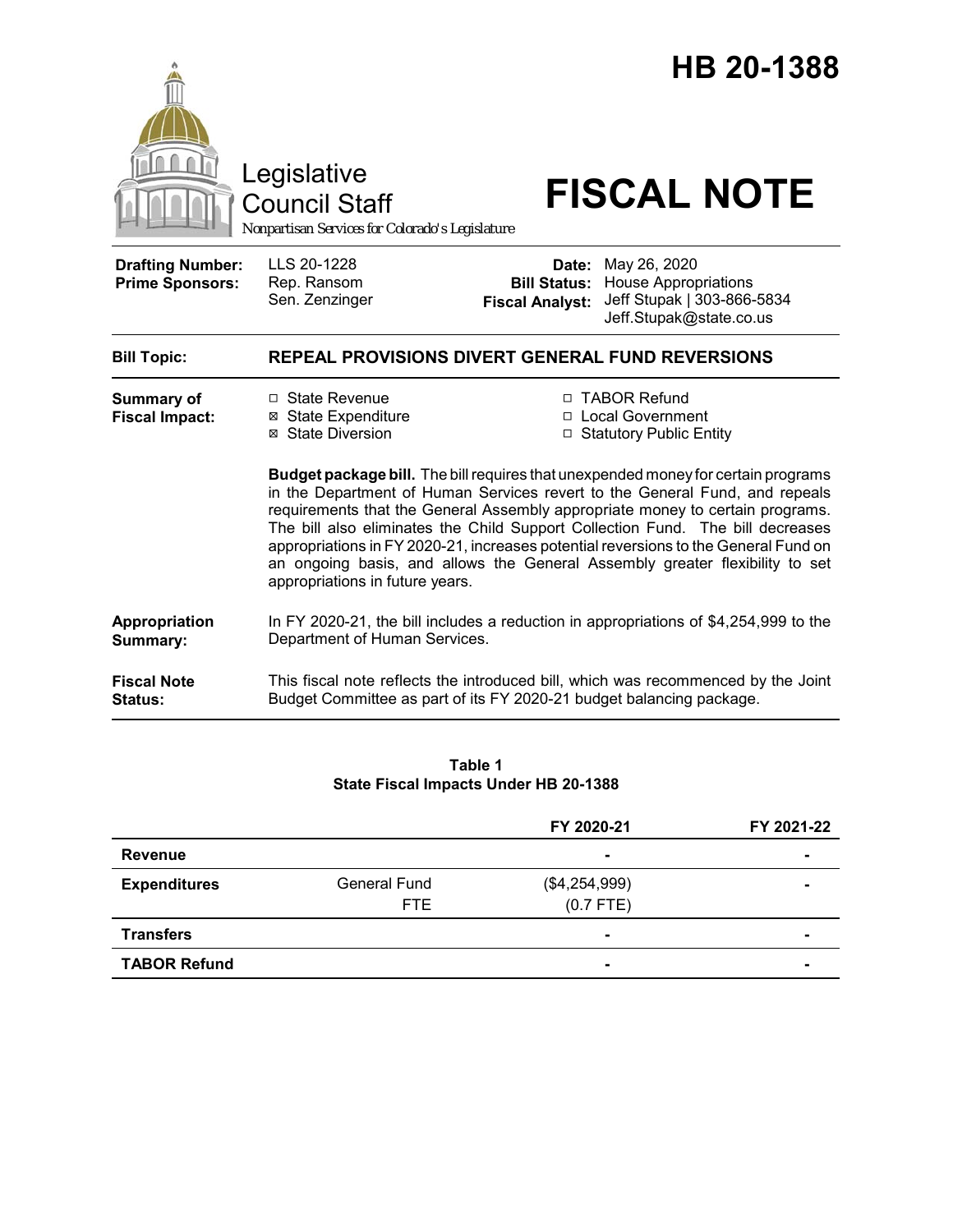May 26, 2020

# **Summary of Legislation**

The bill requires that unexpended money at the end of the fiscal year revert to the General Fund, rather than remaining in program-specific cash funds, for the following programs and funds in the Department of Human Services (DHS):

- Disability Benefits Application Assistance Program;
- Full Child Support Pass Through Program;
- Child Care Services and Substance Use Disorder Treatment Pilot Program; and
- High-Risk Families Cash Fund.

The bill also repeals requirements that the General Assembly appropriate funds to the Disability Benefits Application Assistance Program and the Child Care Services and Substance Use Disorder Treatment Pilot Program. The bill eliminates the Child Support Collection Fund created in House Bill 20-1100. Lastly, the bill reduces appropriations for these programs by \$4.3 million, primarily to the Disability Benefits Application Assistance Program.

# **Background**

**Application assistance program.** The Disability Benefits Application Assistance Program assists applicants and recipients of Colorado's Aid to the Needy Disabled program in applying for federal Supplemental Security Income and Social Security Disability Insurance.

**Child support pass-through.** Under federal law, Temporary Assistance for Needy Families (TANF) recipients must assign their rights to child support payments to the state. The state is permitted to retain any child support collected on behalf of TANF recipients in order to reimburse the state, counties, and federal government for the cost of providing TANF benefits. With the implementation of the Full Child Support Pass Through Program, Colorado passes the full amount of child support through to TANF recipients.

**Child Care Services and Substance Use Disorder Treatment Pilot Program.** The pilot program supports child care services to children up to five years old of women engaged in substance use disorder treatment. The pilot program provides grants for existing child care resource and referral programs and for a public-private partnership pilot program to provide regional mobile child care.

**High-Risk Families Cash Fund.** The continuously appropriated High-Risk Families Cash Fund supports services to high-risk parents and children. The Fund supports the Children and Youth Mental Health Treatment program in DHS, the Special Connections program in the Department of Health Care Policy and Finance, and the Increasing Access to Effective Substance Use Disorder Services program in DHS.

### **State Diversions**

Beginning in FY 2020-21, the bill potentially diverts money to the General Fund from the Disability Benefits Application Assistance Program Cash Fund, the Child Support Collection Fund, the Child Care Services and Substance Use Disorder Treatment Pilot Program, and the High-Risk Families Cash Fund. This diversion occurs by requiring that annual reversions of unspent appropriations go to the General Fund, rather than remaining in these program-specific funds. No estimate of future reversions is available at this time, as they depend on future appropriation decisions by the General Assembly and actual program spending.